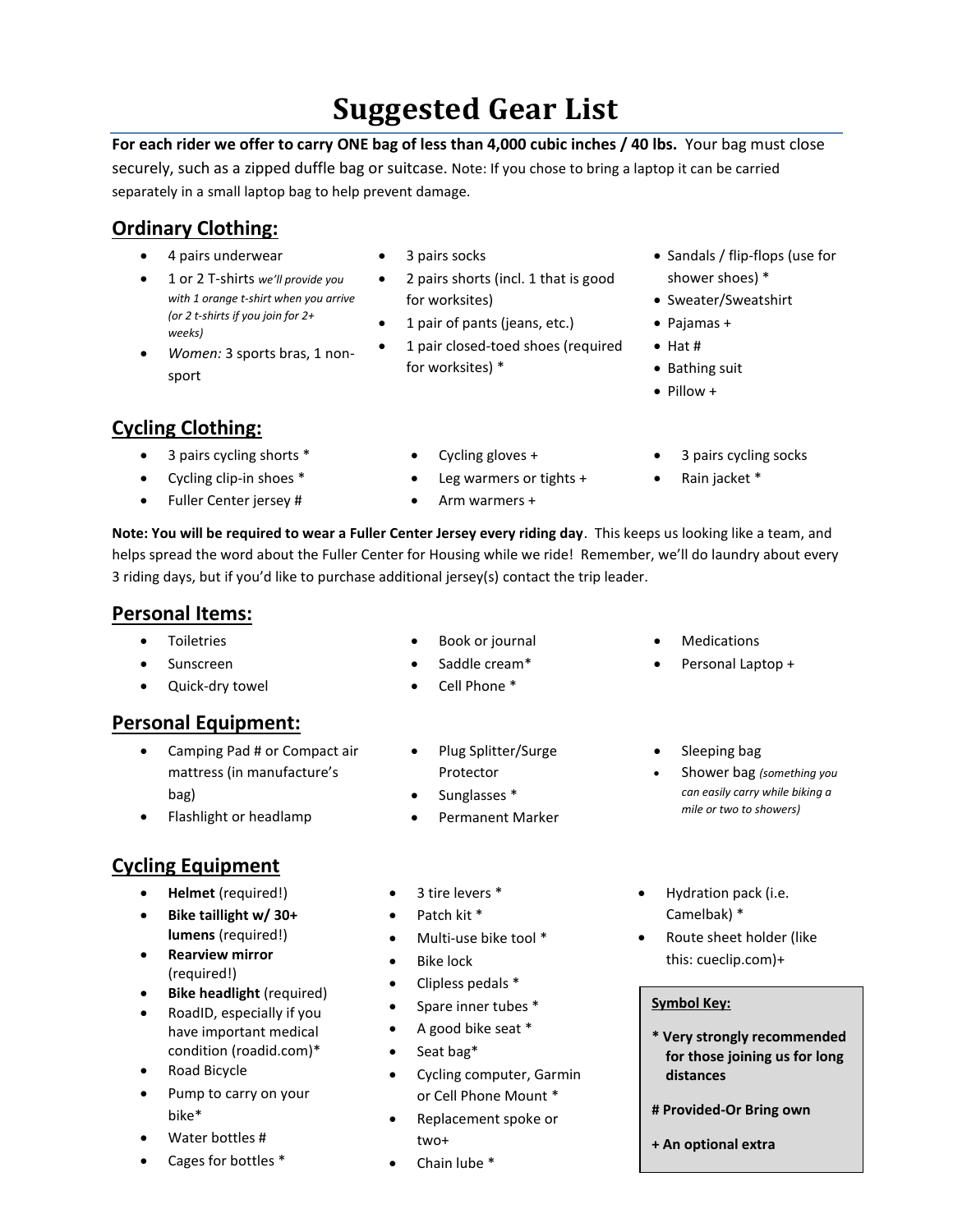# **Tips for "making it fit" and "making do"**

Not sure of the size of your bag? Measure the length, width, and height in inches, and then do the math:*Length x width x height = bag volume in cubic inches.* Make sure it's about 4,000 or less.

Why do we want you to bring such a small bag!? Well, for one thing, it helps make the trip happen space will be tight in the trailer, and the less we have to pack every morning the quicker we can get on the road. However, we've also found that we just don't need much while we're on the ride and having less stuff to keep track of means there's more room to take in all the incredible experiences! For inspiration you can read through our simple living philosophy (on page 5 of the Rider Guide), and know that your efforts to pack light will be appreciated by the chore team in charge of packing the trailer every morning  $\odot$ . Here are some of the ways past riders have made it work:

- Ask yourself two questions: What are the chances I will need this? And unless I am sure I will need it, could I easily pick it up along the way?
- Our packing list is conservative, listing more than you may actually need.
	- $\circ$  Planning to wear sandals most nights? Just bring 3 pairs of cycling socks, leaving ordinary socks behind.
	- o Don't mind wearing a t-shirt more than one day? Just bring one. We'll be giving you one (or two if you're joining for two or more weeks) of our awesome orange t-shirts when you arrive, and you'll want to wear it most of the time anyway!
	- o Wear ordinary clothes (shorts, t-shirt) in place of pajamas.
- Use a "soft" bag rather than a hard suitcase. Not only will it make it easier when you have to haul it to/from the host site each day, but it seems one can always squeeze one more thing into one of those soft bags.
- Substitute a sheet and dense blanket for a sleeping bag. Your sleeping bag or blanket must fit in your personal bag, but the camping pad that we provide does not (we'll store those separately in the trailer).
- If you're bringing a pillow, bring a camp pillow that can be put into a stuff sack, or one that you can inflate with your mouth and deflate in your bag. One rider used a \$2 inflatable pool toy.
- Limit toiletries to what's really needed.
	- o Use smaller travel-sized items—you can re-stock along the way as needed.
	- $\circ$  Some can substitute soap for shaving cream, or use the same soap for both body and hair.
- Pillow cases also work great as quick-dry towels. They don't offer much privacy, but they dry fast and fold up small!